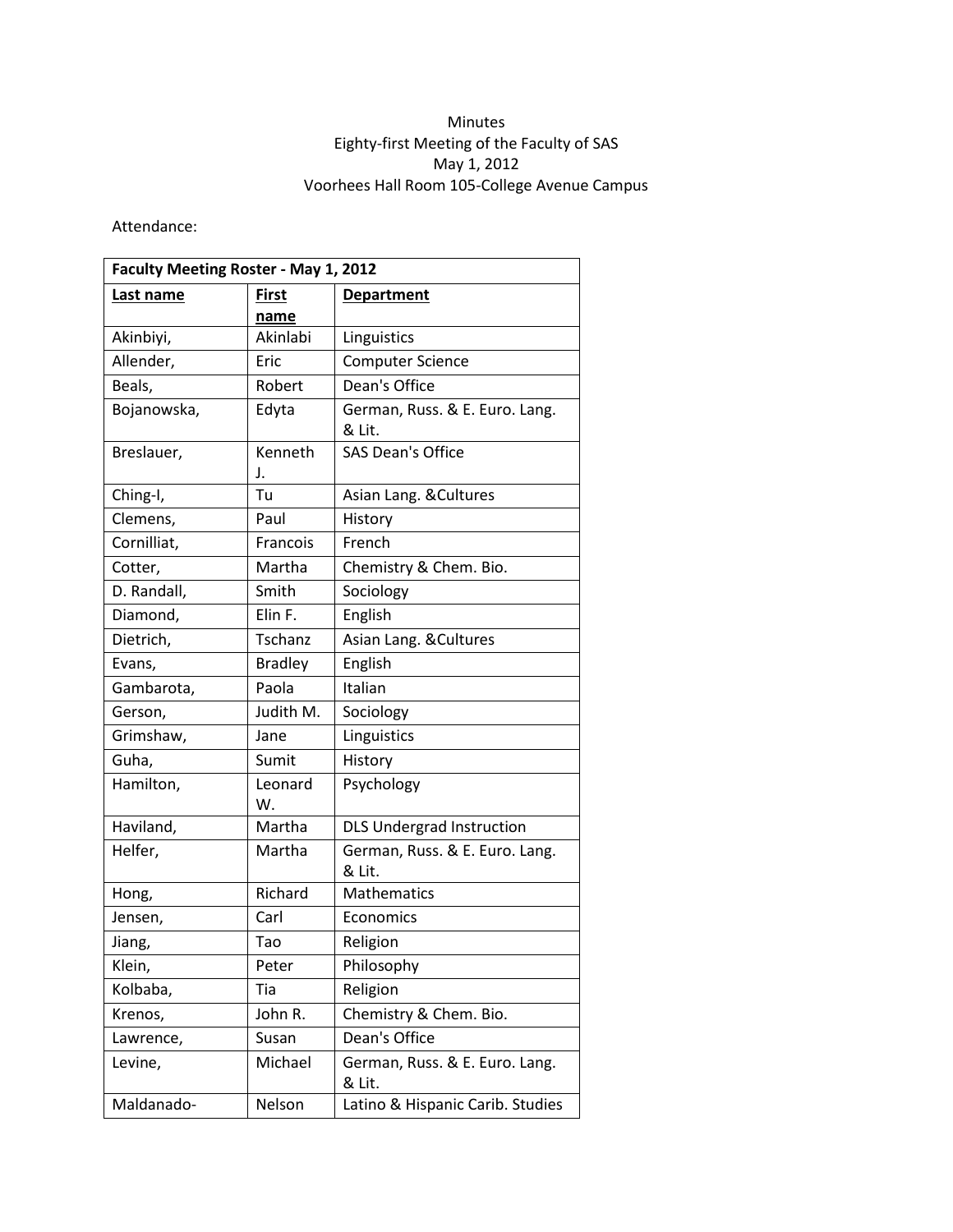| Torres,                        |                 |                                          |
|--------------------------------|-----------------|------------------------------------------|
| Marcone,                       | Jorge           | Comparative Literature                   |
| <b>Martinez San</b><br>Miguel, | Yolanda         | Latino & Hispanic Carib. Studies         |
| Masschaele,                    | James           | History                                  |
| Matsuda,                       | Matt            | History                                  |
| McCoy-Rusanova,                | Svetlana        | German, Russ. & E. Euro. Lang.<br>& Lit. |
| McGann,                        | John            | Psychology                               |
| Pirog,                         | Gerald          | German, Russ. & E. Euro. Lang.<br>& Lit. |
| Ramsamy,                       | Edward          | Africana Studies                         |
| Reed,                          | James           | History                                  |
| Rendsburg,                     | Gary            | Jewish Studies                           |
| Rennie,                        | <b>Nicholas</b> | German, Russ. & E. Euro. Lang.<br>& Lit. |
| Rodgers,                       | Yana            | Women's & Gender Studies                 |
| Scanlon,                       | Larry           | English                                  |
| Shapiro,                       | Joel            | Physics & Astronomy                      |
| Sifuentes-<br>Jauregui,        | Ben             | <b>American Studies</b>                  |
| Simmons,                       | Richard         | Asian Lang. & Cultures                   |
| Smith,                         | Holly           | Philosophy                               |
| Swenson,                       | Jimmy           | Dean's Office                            |
| Syrett,                        | Kristen         | Linguistics                              |
| Tao,                           | Jiang           | Religion                                 |
| Walker,                        | Janet           | Asian Lang. & Cultures                   |
| Wasserman,                     | Mark            | History                                  |
| Weingart,                      | Michael         | <b>Mathematics</b>                       |
| Williams,                      | Carolyn         | English                                  |
| Wilson,                        | Robert          | <b>Mathematics</b>                       |

- 1. Executive Dean Douglas Greenberg called the meeting to order at 1:03 pm. He called for a moment of silence to honor deceased colleagues Irving L. Horowitz (Sociology), Kenneth Kaplan (Computer Science), Richard Plano (Physics), and Fadlou A. Shehadi (Philosophy).
- 2. The Dean's motion to accept the minutes from the SAS Faculty Meeting of December 14, 2011 and February 1, 2012 passed unanimously.
- 3. Joel Shapiro (Physics) reported on activities of the New Brunswick Faculty Council. The NBFC minutes are available a[t http://nbfc.rutgers.edu/](http://nbfc.rutgers.edu/)
- 4. Martha Cotter (Chemistry) reported on activities of the University Senate. Senate minutes are available a[t http://senate.rutgers.edu/](http://senate.rutgers.edu/)